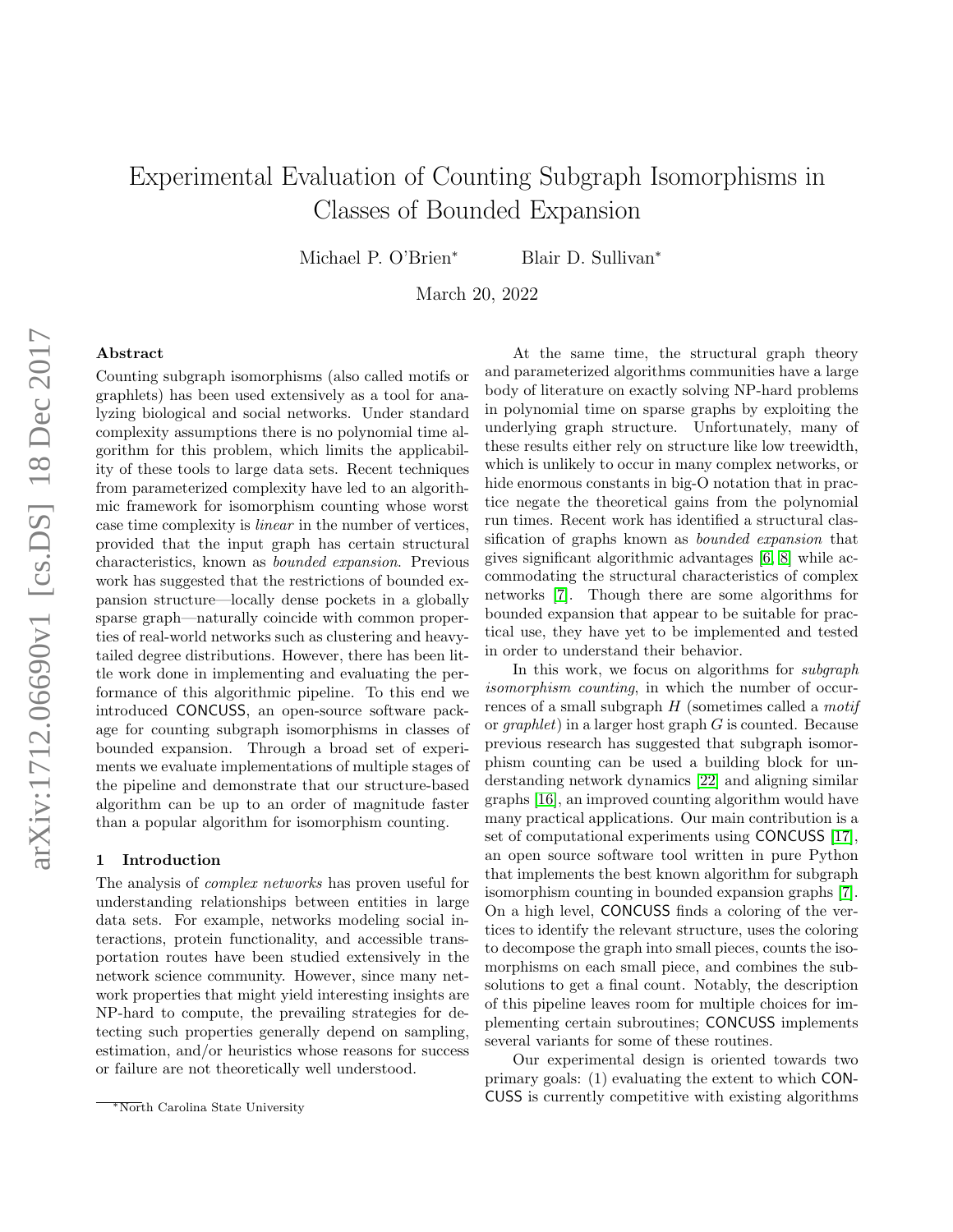for subgraph isomorphsim counting and (2) identifying bottlenecks in the algorithmic pipeline of CONCUSS to guide further theoretical research. Theoretical advances to this pipeline would not only enable faster subgraph isomorphism counting, but also provide an improved framework for solving other combinatorial problems in graphs of bounded expansion (see Section [3.5\)](#page-3-0). To these ends, our experiments answer four questions:

- Q1. What choices of subroutines give the best performance in CONCUSS?
- Q2. How does CONCUSS compare to other algorithms for subgraph isomorphism counting?
- Q3. How does the distribution of color class sizes influence downstream performance?
- Q4. Would alternative coloring types incur significant penalties in the downstream subroutines?

After giving the necessary background and notation in Section 2, we briefly describe the algorithmic pipeline CONCUSS implements in Section 3. Section [4](#page-4-0) details the general experimental setup. In Section [5](#page-4-1) we show the performance of various configurations of CONCUSS compared to each other (Q1) and to the NetworkX [\[10\]](#page-9-6) implementation of the popular VF2 algorithm [\[5\]](#page-9-7) (Q2). We then investigate in Section [6](#page-7-0) ways in which theoretical improvements to the coloring algorithms might improve CONCUSS (Q3 and Q4).

#### 2 Background

All graphs in this paper are assumed to be simple and undirected unless otherwise specified. For a graph  $G$ , let  $V(G)$  and  $E(G)$  denote the vertices and edges of G, respectively, and let uv denote an edge with endpoints u and v. For convenience, we define  $|G| = |V(G)|$ . We will write  $P_n$  and  $S_n$  for the path and star on n vertices, respectively. A (vertex) coloring  $\phi$  is a mapping of  $V(G)$ to a set of k colors; we say that k is the size of  $\phi$ . A color class C of  $\phi$  is a maximal set of vertices that for all  $u, v \in C$ ,  $\phi(u) = \phi(v)$ .

The remainder of this section gives background on subgraph isomorphism counting, bounded expansion, and a related structural class called bounded treedepth.

#### 2.1 Subgraph Isomorphism Counting

DEFINITION 1. Given graphs  $G, H, a$  subgraph isomophism from H to G is a mapping  $\psi : V(H) \to V(G)$ such that  $uv \in E(H) \iff \psi(u)\psi(v) \in E(G)$ .

The subgraph isomorphism counting problem is to count the number of distinct isomorphisms from  $V(H)$  to  $V(G)$ ; solving this problem is  $\#W[1]$  $\#W[1]$  $\#W[1]$ -hard<sup>1</sup> [\[13\]](#page-9-8).

The most successful algorithms to date used for subgraph isomorphism counting have relied on backtracking [\[24\]](#page-9-9) or expanding partial mappings [\[4,](#page-9-10) [5\]](#page-9-7). Other subclasses of algorithms have focused on indexing graph databases [\[21,](#page-9-11) [11\]](#page-9-12) or creating data structures for parallel computation [\[23\]](#page-9-13).

Subgraph isomorphism counting is important as a building block for two other network analysis techniques, described below.

Motif Counting: Originally used in the study of cellular biology [\[22\]](#page-9-3), motif counting computes the number subgraph ismorphisms expected to occur "by chance" and compares it to the observed subgraph isomorphism count. If H represents some functional unit in the domain of the data—i.e., cliques in social networks corresponding to people with common interests—an unexpected abundance of  $H$  in  $G$  gives insight into the domain dynamics that caused these motifs to occur.

Graphlet Degree Distribution: Subgraph isomorphism counting is also a building block in the graphlet degree distribution [\[18\]](#page-9-14), which measures the number of times a vertex occurs in distinct "positions" of multiple small subgraphs. Graphlet degree distributions give a more robust "fingerprint" of a graph's structure which has in turn been used to uncover underlying domain knowledge [\[16\]](#page-9-4). They also have been used in network alignment [\[15\]](#page-9-15), using the knowledge that two vertices are more likely to be mapped to one another if they occupy the same positions at similar frequencies.

2.2 Bounded Expansion The algorithms implemented in CONCUSS are designed to exploit bounded expansion network structure. While classes of bounded expansion can be characterized by their r-shallow minors [\[6\]](#page-9-0) or their neighborhood complexities [\[20\]](#page-9-16), we focus on the algorithmically relevant characterization using p-centered colorings.

<span id="page-1-1"></span>DEFINITION 2. A p-centered coloring of graph  $G$  is a vertex coloring such that every connected subgraph H has a unique color or uses at least p colors. The minimum size of a p-centered coloring of G is denoted  $\chi_p(G)$ .

PROPOSITION 2.1. [\[6\]](#page-9-0) A class of graphs  $\mathcal C$  has bounded expansion if and only if for some function f, every graph  $G \in \mathcal{C}$  satisfies  $\chi_p(G) \leq f(p)$  for all  $p \geq 1$ .

Intuitively, p-centered colorings identify overlapping, locally well-structured regions of the graph; being in a class of bounded expansion implies the graph can be covered by a small number of such regions. More specifically we note that by Definition [2,](#page-1-1) for any  $p$ centered coloring  $\phi$  of graph G, if there is a subgraph H for which  $\phi|_H$  uses fewer than p colors, then every

<span id="page-1-0"></span><sup>&</sup>lt;sup>1</sup>There is unlikely to be an algorithm that runs in time  $O(f(|H|) \cdot n^c)$  for any computable function f and constant c.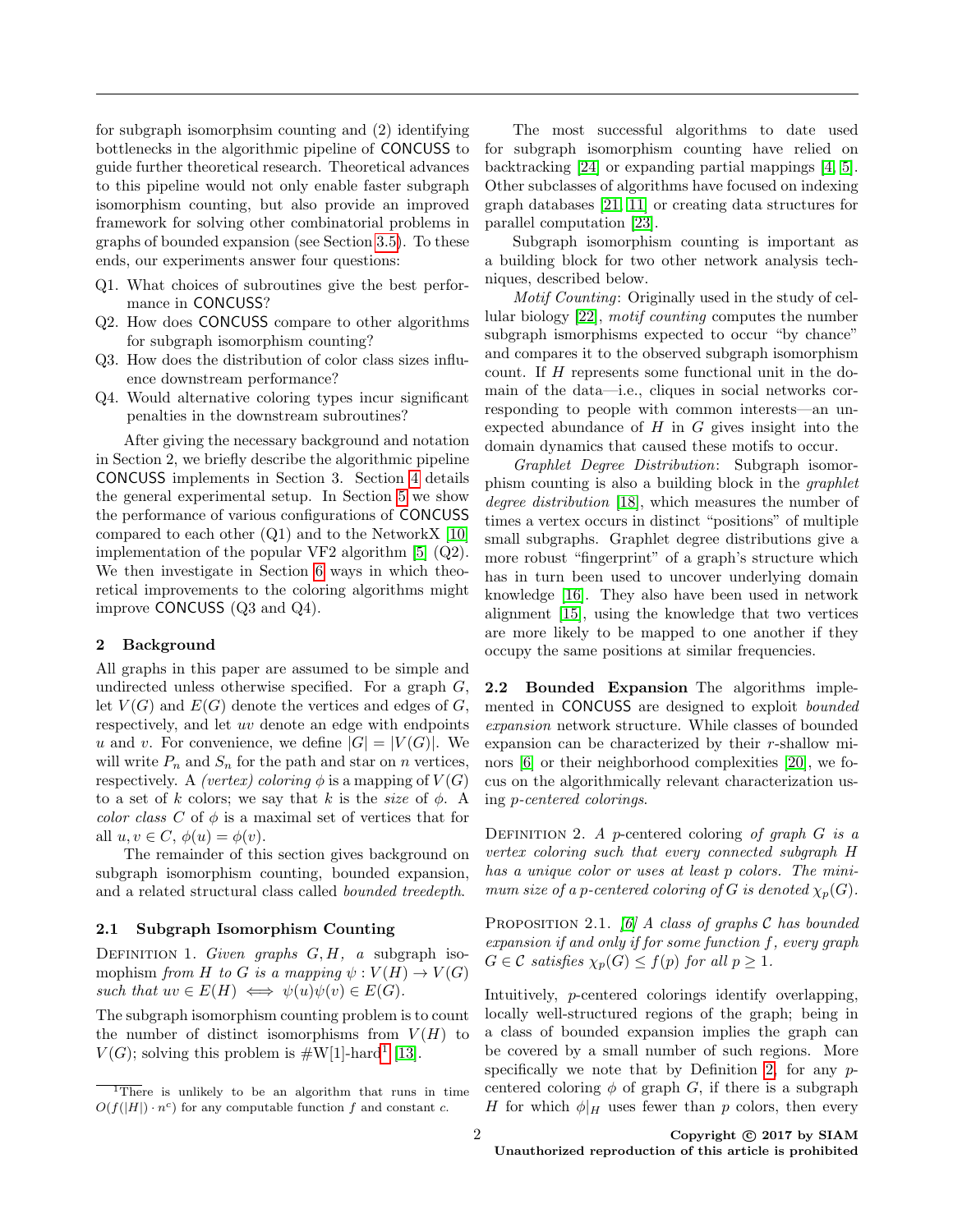subgraph of  $H$  has a vertex of unique color. This relates classes of bounded expansion to a much more restricted class of graphs described below.

## 2.3 Centered Colorings and Treedepth

DEFINITION 3. A centered coloring of graph  $G$  is a vertex coloring such that every connected subgraph H has a vertex of unique color, called a center. The minimum number of colors needed for a centered coloring of G is its centered coloring number, denoted  $\chi_{\text{cen}}(G)$ .

Note that a centered coloring is also proper, or else there would be a connected subgraph of size two with no center. Centered colorings are closely related to treedepth decompositions.

DEFINITION 4. A treedepth decomposition of a graph G is an injective mapping  $\psi : V(G) \to V(F)$ , where F is a rooted forest and  $uv \in E(G) \implies \psi(u)$ is an ancestor or descendant of  $\psi(v)$ . The depth of a treedepth decomposition is the height of F. The treedepth of  $G$ , denoted  $td(G)$  is the minimum depth of a treedepth decomposition of G.

In other words, a treedepth decomposition arranges the vertices of  $G$  in such a way that no edge joins vertices from different branches of the tree.

<span id="page-2-0"></span>Algorithm 1 Treedepth decomposition implied by centered coloring

 $\phi \leftarrow$  centered coloring of G  $T \leftarrow$  treedepth decomposition of G if  $|G| = 0$  then return end if  $v \leftarrow \text{center}(\phi|_G)$ root $(T) \leftarrow v$ for all components  $C \in G \backslash \{v\}$  do  $T' \leftarrow$  treedepth decomposition of C implied by  $\phi|_C$  $\text{parent}(\text{root}(T')) \leftarrow v$ 

Given a centered coloring with  $k$  colors, we can generate a treedepth decomposition of depth at most  $k$  by choosing center  $v$  to be the root and recursing on the components of  $G \setminus \{v\}$ , as detailed in Algorithm [1.](#page-2-0) In this way, Definition [2](#page-1-1) is equivalent to the fact that every small set of colors in a p-centered coloring induces components with small treedepth.

## 3 CONCUSS

end for

Broadly speaking, the algorithmic pipeline in CONCUSS executes four modules to count the number of isomorphisms of graph  $H$  in  $G$ .

- 1. COLOR: Find a  $(|H|+1)$ -centered coloring of G.
- 2. Decompose: Compute a treedepth decomposition of the subgraph induced by each set of  $|H|$  colors.
- 3. Compute: Using dynamic programming, count the isomorphisms in the treedepth decompositions.
- 4. Combine: Combine the counts from previous step to get the total number of isomorphisms in G.

We briefly describe these modules below. Many of the subroutines in the modules can achieve the same high-level functionality with different implementation details, e.g., heuristics, data structures, etc. CONCUSS allows users to specify their choices for some of these subroutines in a configuration file; for more details, see the CONCUSS source code and documentation [\[17\]](#page-9-5). These alternatives are designated with teletype.

<span id="page-2-2"></span><span id="page-2-1"></span>

**3.1 Color** The workflow in the COLOR module is outlined in Algorithm [2.](#page-2-1) The objective is to produce a pcentered coloring by greedily coloring the vertices of the graph. Because a simple greedy coloring may not immediately be p-centered, additional edges are added to the graph to impose further constraints. After a bounded number of iterations of the loop in Algorithm [2,](#page-2-1) a greedy coloring is guaranteed to be *p*-centered  $[6, 19]$  $[6, 19]$ . Since each substep runs in linear time with respect to  $|G|$ , the entire Color module also runs in linear time.

Orient: The later stages of the Color module operate on directed acyclic graphs. In essence, directed edges capture the ancestor relationships in treedepth decompositions of small sets of colors by having edges point from an ancestor to its descendants. In this representation, vertices with large indegree have many ancestors, indicating subgraphs with large treedepth. A low-indegree orientation can be found either with a Degeneracy ordering [\[14\]](#page-9-18) or by Sandpiling [\[1\]](#page-9-19).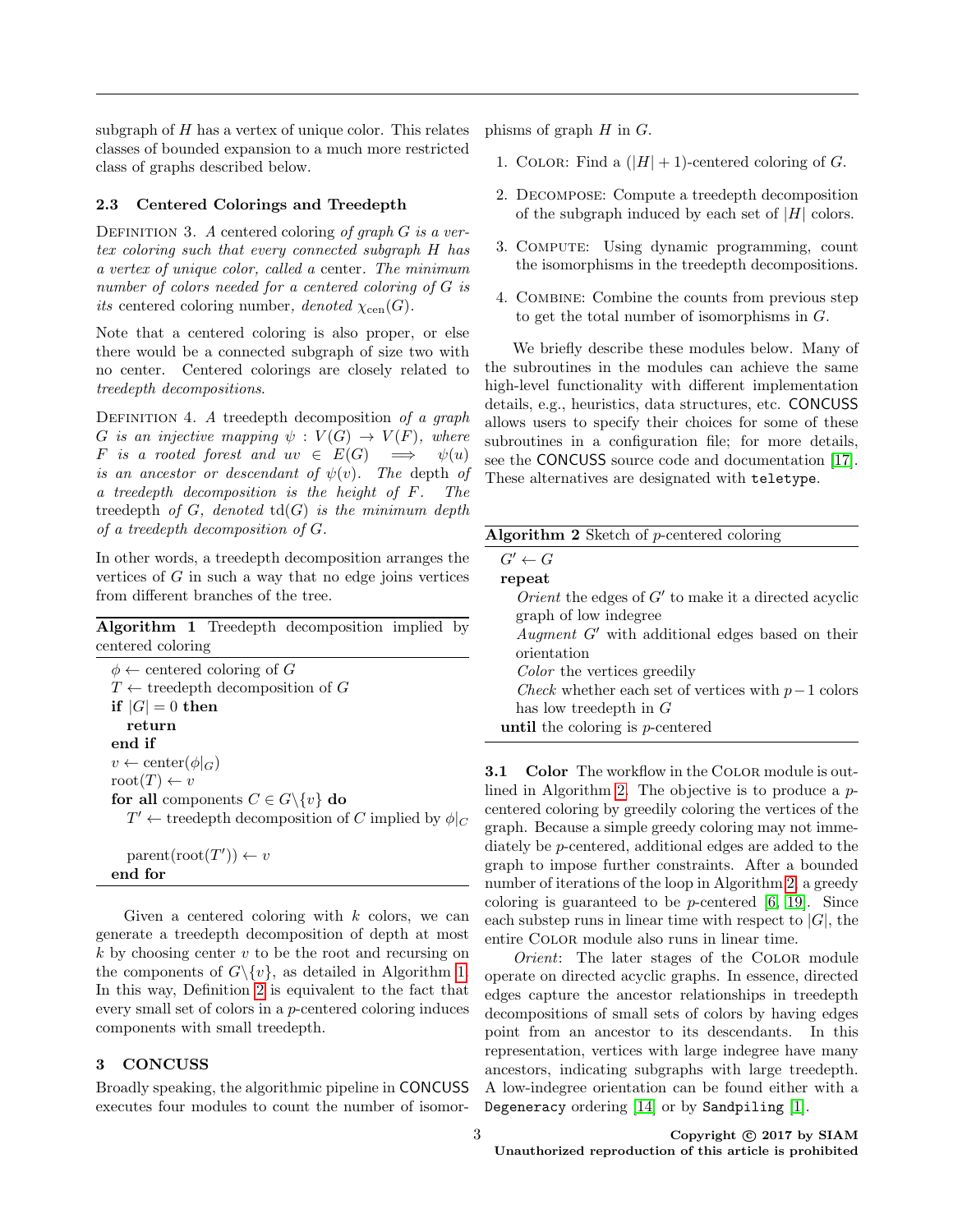Augment: After the edges are oriented, additional directed edges are augmented to the graph to impose more constraints. The placement of the augmenting edges is dependent on the direction of edges in the orientation. Two vertices  $a, b$  are said to be *transitive* if there is some vertex  $c$  such that  $ac$  and  $cb$  are both directed edges in the graph, while  $a, b$  are said to be fraternal if there is a vertex c such that ac and bc are both directed edges. The transitive-fraternal augmentation (TFA) algorithm [\[6\]](#page-9-0) adds the edge ab for every pair of transitive vertices  $a, b$  and either the edge xy or yx for every pair of fraternal vertices  $x, y$ . The orientation of edges between fraternal vertices is chosen to preserve acyclicity and minimize indegree. Distancetruncated transitive fraternal augmentation (DTFA) [\[19\]](#page-9-17) works similarly, but only requires that some transitive and fraternal edges are added. If ac was added in the ith iteration<sup>[2](#page-3-1)</sup> of the loop in Algorithm [2](#page-2-1) and  $cb$  was added in the jth, the edge ab need not be added until the  $(i + j + 1)$ th iteration.

Color: The acyclic orientation of the edges defines an ordering over which to greedily color the vertices. To minimize the number of colors, CONCUSS uses of one of three different heuristics: prioritizing high-degree vertices (High-degree), prioritizing low-degree vertices (Low-degree), or prioritizing vertices with many colors already represented among their neighbors (DSATUR) [\[2\]](#page-9-20).

Check: Finally, we check whether the coloring is  $p$ centered by testing whether each connected subgraph that uses  $p - 1$  or fewer colors has a unique color. This can be done by keeping track of components and their respective color multiplicities using union-find structures; when two components merge, we ensure that that there is still a unique color. We perform this check at every iteration in order to prevent the algorithm from adding any more colors than necessary.

Other Optimizations: We include additional preand post-processing steps to obtain smaller colorings. Vertices of high degree can cause many additional edges to be augmented at each iteration of the loop, which in turn causes more colors to be used. For this reason, removing all high-degree vertices, e.g., degree at least  $\sqrt[4]{n}$ , finding a coloring of the smaller graph, and then giving each removed vertex a new unique color can reduce the total number of colors. Likewise, in any component of size larger than two, vertices of degree one can be removed and all given the same color in post-processing. After obtaining a p-centered coloring, we can also potentially reduce the number of colors by randomly adding transitive and fraternal edges,

<span id="page-3-1"></span> $^{2}$ Edges present originally in G are considered to have been added in the 0th iteration.

computing a new greedy coloring, and seeing if this greedy coloring is p-centered. The final post-processing step is to check whether pairs of color classes can be merged without violating the p-centered property.

3.2 Decompose After the coloring is computed, CONCUSS finds the components induced by each set of  $|H|$  colors. To save computation, CONCUSS processes overlapping color sets sequentially in a depth-first search manner. For example, if  $|H| = 4$  and 9 colors, the sets would be processed as such:  $\ldots$ ,  $\{1, 2, 3\}$ ,  $\{1, 2, 3, 4\}$ ,  $\{1, 2, 3, 5\}, \ldots, \{1, 2, 3, 9\}, \{1, 2, 4\}, \{1, 2, 4, 5\}, \text{etc.}$ 

Given a component induced by a particular color set, a treedepth decomposition is created using Algorithm [1.](#page-2-0) In order to save memory, these treedepth decompositions are fed into the subsequent COUNT and Compute stages before a new color set is processed.

<span id="page-3-3"></span>3.3 Compute The Compute module uses the dynamic programming algorithm of Demaine et al. [\[7\]](#page-9-2) to count the isomorphisms of  $H$  in a treedepth decomposition. It has exponential time dependence on the small treedepth, but runs in linear time with respect to  $|G|$ . Briefly, this algorithm exploits the fact that no edges in the treedepth decomposition join vertices in different branches. Therefore, partial pieces of  $H$  in one subtree have limited ways of interacting with those in other subtrees. By tracking which pieces occur in each subtree, these counts of partial pieces can be combined to count all isomorphisms in the decomposition.

Integral to the dynamic programming are kpatterns, also called boundaried graphs. These (sub)graphs have a subset of vertices labeled uniquely with integers on the interval  $[1, k]$ , which in turn determine how partial pieces of  $H$  can "glue" together.

<span id="page-3-2"></span><span id="page-3-0"></span>**3.4 Combine** The goal in the COMBINE module is to sum the counts from each treedepth decomposition to get the count for the whole graph. However, because the color sets contain overlapping subgraphs, a simple summation of counts may count some isomorphisms more than once. For example, if  $H = P_4$ , the subgraph in Figure [1](#page-4-2) will be counted in the color sets {blue, orange, purple, yellow}, {blue, orange, purple, green}, etc. There are multiple ways to rectify this issue. Inclusion-exclusion simply enumerates all color sets with fewer than  $|H|$  colors, counts the isomorphisms in those subgraphs, and then applies the inclusionexclusion principle to correct the counts appropriately. We can also incorporate the combinations into the dynamic programming itself by ignoring counts of color sets that have already been seen (Hybrid).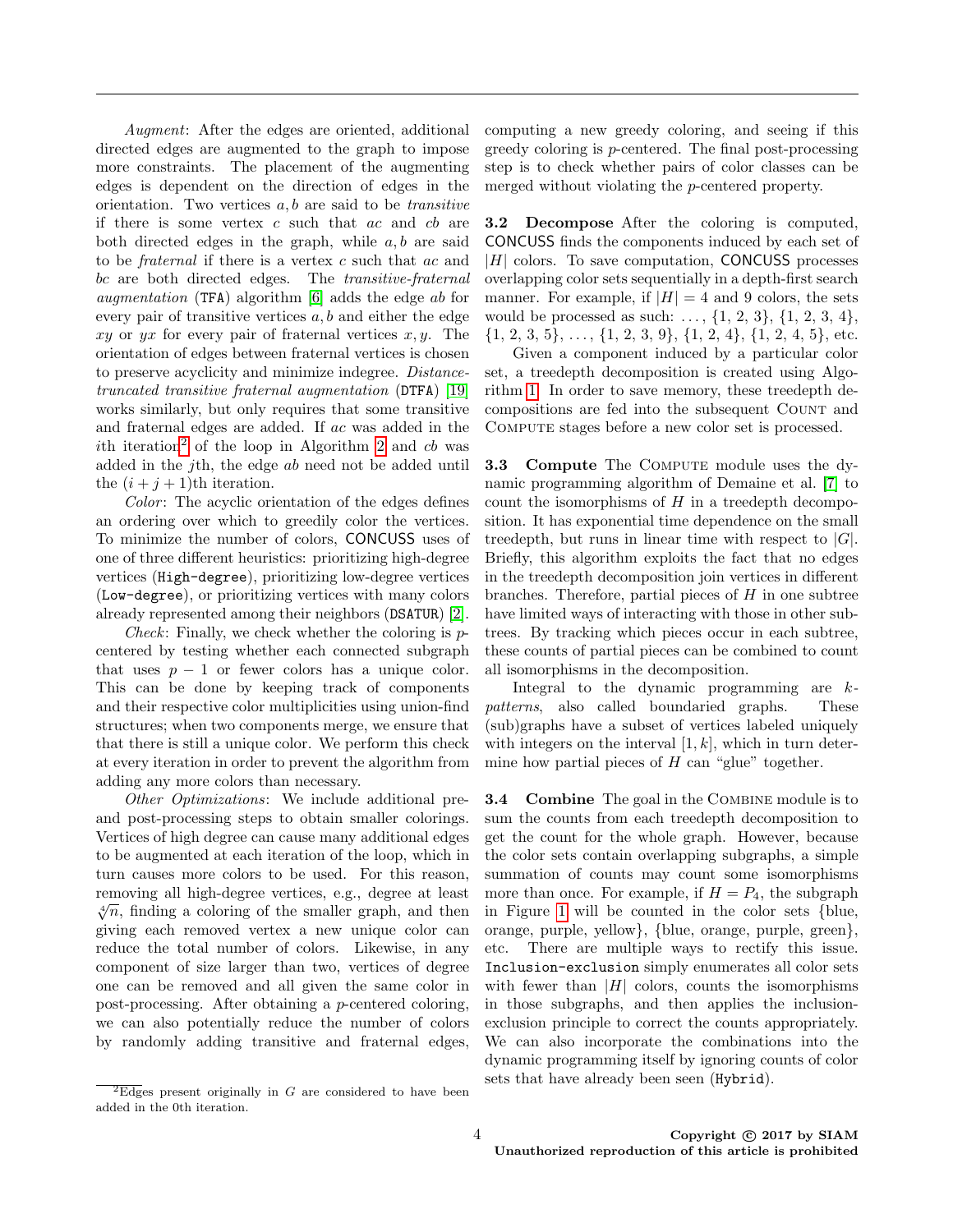<span id="page-4-2"></span>

Figure 1: The highlighted  $P_4$  only uses three colors and thus will be counted in multiple color sets of size four.

3.5 Extensions to other problems We note that the four-stage algorithmic workflow (Color, Decompose, Compute, Combine) can be useful for solving problems other than subgraph isomorphism counting. In particular, this approach is amenable to problems in which local subsolutions can be efficiently computed on graphs of low treedepth and then combined to create a global solution. For such a problem, it is possible to reuse the Color and Decompose modules and simply replace the Compute and Combine modules with the appropriate alternatives. Dvořák et al. [\[9\]](#page-9-21) proved that any problem expressible in first-order logic can be solved in this way, such as finding small dominating sets or small independent sets.

#### <span id="page-4-0"></span>4 Experimental Design

We conducted four experiments, one to answer each question posed in Section 1. The first two (Section [5\)](#page-4-1) identify an "optimal" configuration for CONCUSS and test its scalability against an existing subgraph isomorphism counting algorithm. The other two experiments (Section [6\)](#page-7-0) investigate ways in which properties of the coloring affect downstream computation to guide future theoretical research.

To compare the effects of varying multiple options, we normalize two measures  $a, b$  using the difference to sum ratio, i.e.,  $\frac{a-b}{a+b}$ . This ratio will be close to 1 when  $a \gg b$  and close to  $-1$  when  $b \gg a$ . When comparing times, a positive ratio indicates  $b$  is faster than  $a$ .

4.1 Data Since the theoretical advantages of the algorithms implemented in CONCUSS rely on exploiting structure, it was necessary to ensure our input graphs belonged to classes of bounded expansion. Consequently, we chose three random graph models which asymptotically almost surely produce classes of bounded expansion [\[7\]](#page-9-2): the stochastic block model (SB) [\[12\]](#page-9-22) and the Chung-Lu model, with households (CLH) and without (CL) [\[3\]](#page-9-23). The first two models both exhibit clustering commonly found in real-world networks; the CL model was included as a baseline. For each model,

we selected configuration parameters known to produce bounded expansion classes. In the CL and CLH models, we used a degree distribution with exponential decay and household size four; for SB we used

$$
\begin{bmatrix} .40 & .30 & .20 & .10 \\ - & .50 & .13 & .05 \\ - & - & .35 & .11 \\ - & - & - & .45 \end{bmatrix}
$$

as the probability matrix. For each model, three random instances with 1024 vertices and average degree 6 were generated.

4.2 Hardware The experiments were run on identical machines with four-core, 3.0 GHz Intel Xeon E5 v3 processors with a 10 MB cache and 64 GB of memory  $(4 \times 16$  GB). Each run of CONCUSS received dedicated resources to avoid interference from other processes.

## <span id="page-4-1"></span>5 Competitive Evaluation

We evaluated the practicality of CONCUSS by first testing different configurations against one another before comparing them to an existing algorithm.

5.1 Configuration Testing To measure the run times of various configurations, we created one configuration file for each combination of options described in Sections [3.1](#page-2-2) and [3.4.](#page-3-2) For all possible pairings of random instances and configuration options we ran CON-CUSS three times. In each run we counted the number of isomorphisms of  $P_4$ ; the particular motif did not vary because the dynamic programming algorithm has theoretically comparable run time for all motifs of the same size. The metrics of interest in each run were the number of colors used, the total elapsed time, and the time specifically spent in the Color module. To compare the performance between two implementations of a subroutine, we did a pairwise comparison between configurations in which all other subroutines were held constant. That is to say, to differentiate between  $A_1$  and  $A_2$ , we would compare  $(A_1, B_1, C_1)$  against  $(A_2, B_1, C_1)$ ,  $(A_1, B_2, C_1)$  against  $(A_2, B_2, C_1)$ , etc.

Though there were minor variations across graph models, the effects of the different configuration options (Figure [2\)](#page-5-0) were relatively consistent. Orienting the edges using Sandpiling and Degeneracy led to comparable time and coloring sizes. Surprisingly, using DTFA, which is more prudent in augmenting edges, did not outperform TFA in either time or coloring size. We attribute this result to the fact that the average number of augmentation steps needed to reach a p-centered coloring was smaller while using TFA (2.9 vs. 4.8), indicating that it may be worth making "suboptimal" choices for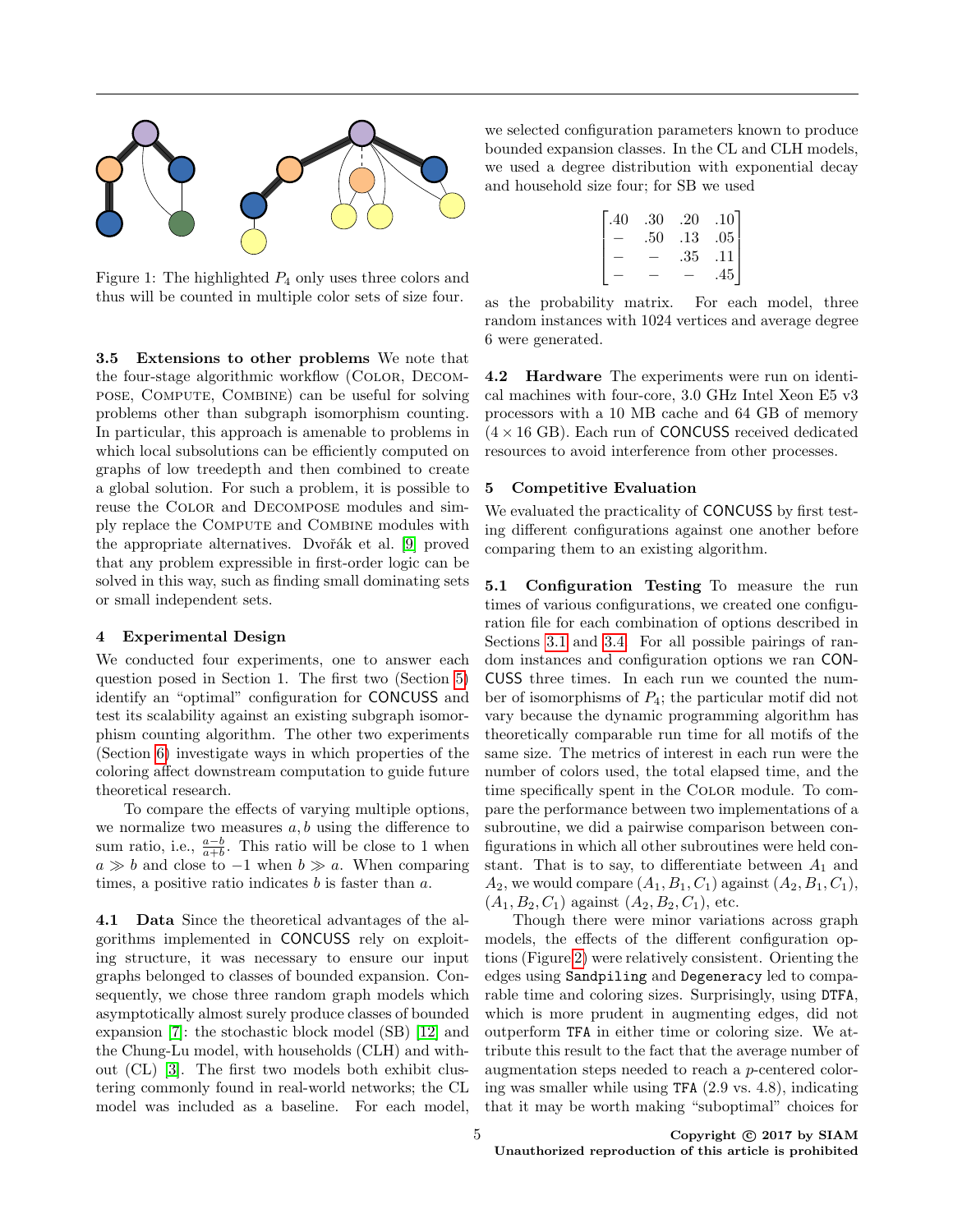<span id="page-5-0"></span>

Figure 2: Average difference/sum ratio in coloring size (top), Color time (middle), and Decompose, Compute, and Combine time (bottom) between paired configuration options.

the augmentations as long as it leads to a p-centered coloring sooner. The Low-degree coloring prioritization generally yielded fewer colors and a shorter run time than High-degree, while the more complicated DSATUR prioritization was somewhere in-between. Taken as a whole, the best coloring routine used Degeneracy orientation, TFA, and Low-degree prioritization.

The general distribution of time spent within the Color module also did not vary much with the coloring configuration (Figure [3\)](#page-5-1). Computing the augmentations and coloring the vertices took a very small fraction of the total run time; upwards of 80% of the time was spent ensuring merging color classes kept the coloring p-centered, with the pre-merge optimization consuming most of the rest of the time. Nearly all of the computation in these two post-processing routines is in deciding whether a smaller coloring is indeed p-centered. As such, small improvements to the efficiency of checking the treedepth of all color sets would pay large dividends in the overall time.

Although the post-processing reduced the coloring size by at least 50% in 90% of the colorings and the total

<span id="page-5-1"></span>

 $(a)$  Chung-Lu + households



Figure 3: Distribution of time spent in the different submodules of the Color module. Results for the Chung-Lu model without households were comparable to those for the model with households.

execution time correlated positively with coloring size (Figure [4\)](#page-6-0), we cannot assess whether those optimizations were a net benefit without extrapolating beyond our observed data. Because the time spent merging is dependent on the coloring size, we believe there is a coloring size threshold below which the post-processing is worthwhile; it would be useful to empirically identify this threshold in future work.

The effects of the configurations on the computation downstream from the coloring (Figure [2\)](#page-5-0) were weaker and more varied. In particular, we note that Low-degree prioritization often led to slower downstream computation, but this was offset by the much faster coloring times.

The only configuration option varied outside of the Color module was the method of correcting double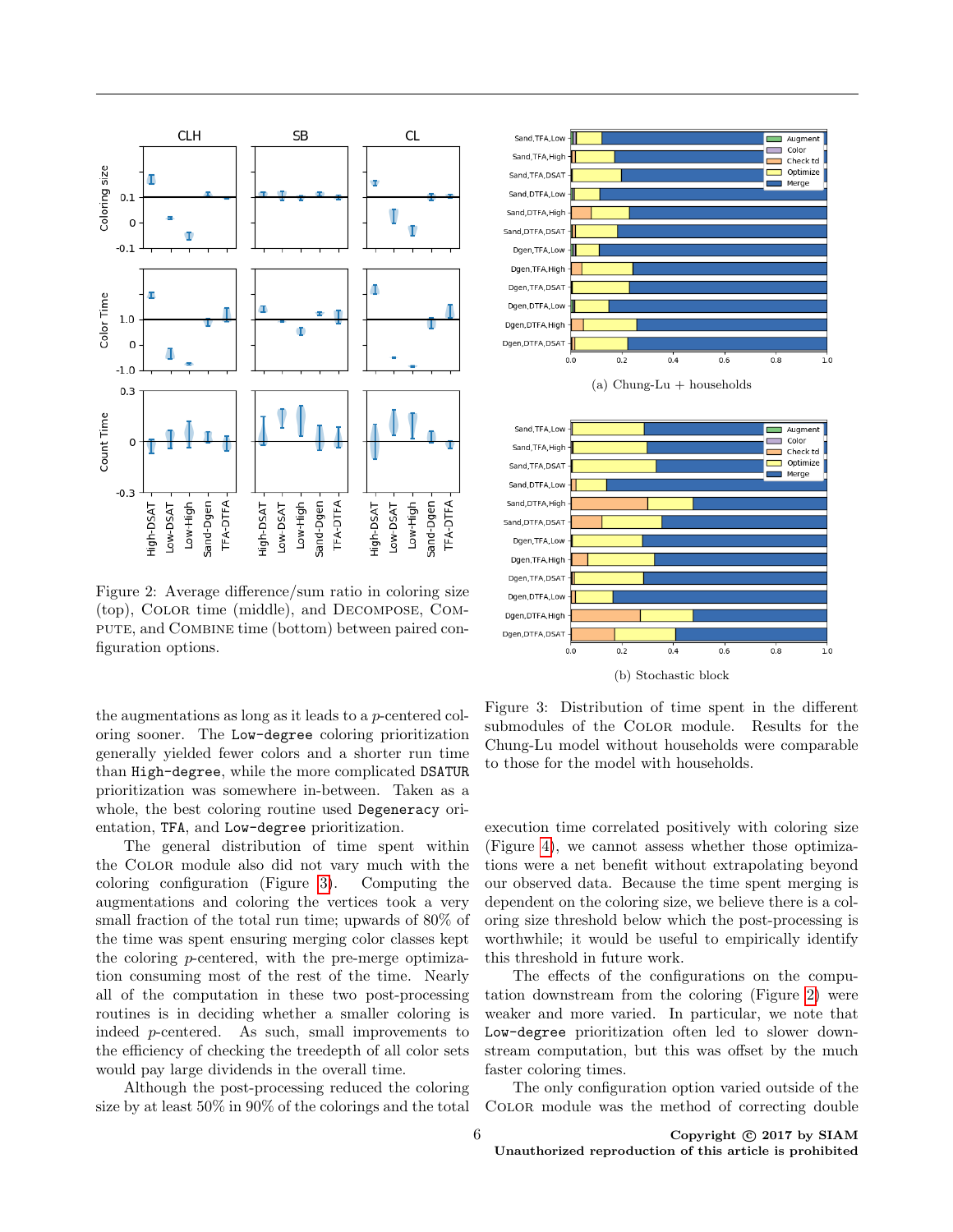<span id="page-6-0"></span>

Figure 4: Relationship between number of colors and total execution time using Inclusion-exclusion.

counting in the Combine module. We were once again surprised to see that Hybrid, the "intelligent" method of circumventing enumerating many additional color classes, was not successful at improving the run time over the naïve Inclusion-exclusion. To the contrary, Hybrid increased the total time of the Decompose, Compute, and Combine modules by at least a factor of two, getting up to a factor of ten when the number of colors was very large. We ultimately concluded the preferred configuration is Degeneracy, TFA, Low-degree, and Inclusion-exclusion.

5.2 Comparison with NXVF2 After determining the behavior of various configurations of CONCUSS, we wanted to assess its performance compared to the NetworkX [\[10\]](#page-9-6) implementation of the popular VF2 algorithm [\[5\]](#page-9-7), which we will refer to as NXVF2. This algorithm iteratively expands partial mappings of a subgraph of  $G$  to  $H$  until a full match is found. To trim the search space, these algorithms ignore partial mappings that lead to "dead ends" by ensuring that additions to the mapping conform to a set of feasibility rules. The feasibility rules check that all neighbor relationships are preserved, and that each vertex from G in the partial mapping has sufficiently many neighbors outside the mapping to complete a full isomorphism.

5.2.1 Additional Data Because of the large  $p$ centered coloring sizes of the Chung-Lu and stochastic block model graphs generated for the previous experiment, CONCUSS requires around 45 minutes to count in graphs where NXVF2 terminates in 1 second. We hypothesized, however, that in large graphs with small col-

oring sizes and many isomorphisms of  $H$  into  $G$ , CON-CUSS would outperform NXVF2. We included the restriction on number of isomorphisms because the run time of CONCUSS does not depend on the count, while NXVF2 requires more time for each additional isomorphism. To test this hypothesis we generated graphs that met the criteria with the following procedure. First, we generated a complete binary tree of depth d. Then, we selected a tree vertex uniformly at random and attached to it the endpoint of a  $P_\ell$ . We continued randomly selecting tree vertices with replacement and adding a  $P_{\ell}$ for a total of  $s \cdot 2^d$  times. That is, we made sure that each tree vertex had an average of  $s$   $P_{\ell}$ s as neighbors. We denote this graph  $T_{d,s,\ell}$  (Figure [5\)](#page-6-1). In this way, we could effectively vary the size of the graph and the number of isomorphisms of small stars and paths.

<span id="page-6-1"></span>

Figure 5:  $T_{d,s,\ell}$ .

5.2.2 Results We observed (Figure [6a](#page-7-1)) that our hypothesis holds when counting stars in  $T_{d,s,\ell}$  for sufficiently large s. In particular, CONCUSS has more than a fourteen-fold speed advantage over NXVF2 in counting  $S_5$ s in  $T_{12,16,1}$ . We believe the difference in time would diverge even more for counting  $S_5$ s in  $T_{14,16,1}$ , but NXVF2 already takes nearly 80 hours in  $T_{12,16,1}$ .

It is also important to note that when  $\ell = 1$ , the number of paths does not increase in the same way that the number of stars increases. This is because every path of length at least four must contain multiple tree vertices, of which each tree vertex is adjacent to at most three. Moreover,  $P_n$  has exactly two automorphisms ("forwards" and "backwards") for every  $n$ , while  $S_n$  has  $(n-1)!$  automorphisms (any ordering of the leaves). We observed that there were insufficiently many  $P_4$ s and  $P_5$ s in  $T_{d,s,1}$  to see the same performance benefits, and NXVF2 was consistently faster than CONCUSS.

As predicted, CONCUSS can outperform NXVF2 when counting in  $T_{d,s,4}$ , which has many more  $P_4$ s and  $P_5$ s (Figure [6b](#page-7-1)). Similar to the results shown in Figure [6a](#page-7-1), CONCUSS counts  $P_3$ s faster in all graph sizes, while the advantage in counting  $P_5$ s is only realized in the largest graphs.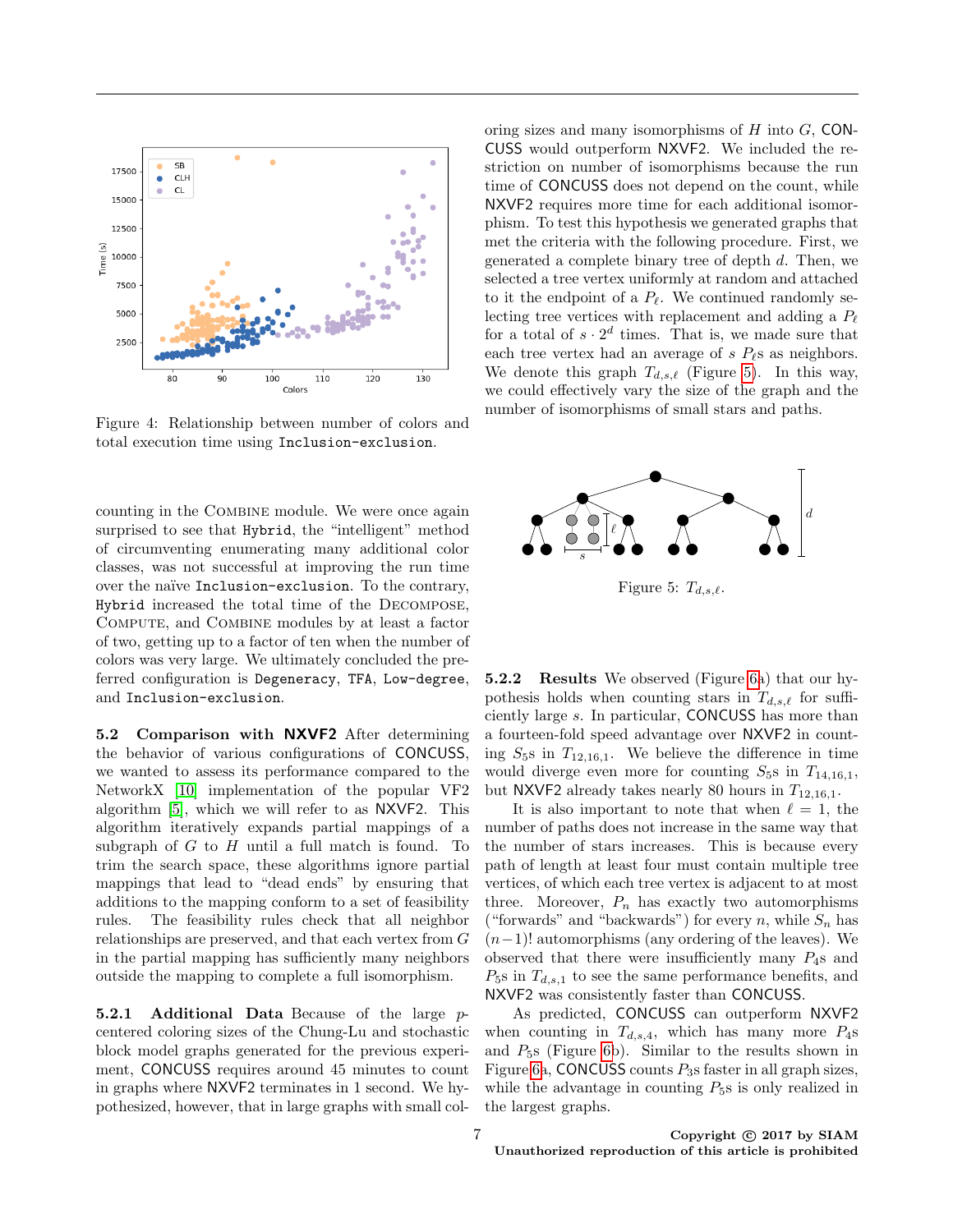<span id="page-7-1"></span>

Figure 6: Average difference/sum ratio between CONCUSS and NXVF2 on  $T_{d,s,\ell}$  as a function of s, the average number of  $P_{\ell}$ s per tree vertex. Each small plot shows a fixed motif and value of d. Negative ratios indicate CONCUSS is faster.

#### <span id="page-7-0"></span>6 Bottleneck Identification

Having identified configurations and graph instances in which CONCUSS outperforms NXVF2, we proceeded to identify bottlenecks in CONCUSS that ought to receive further theoretical consideration. We focused on how changing properties of the output of the Color module would influence performance in the other three modules.

6.1 Color Class Distribution Because a graph may admit many distinct p-centered colorings of small size, it is important to know whether two colorings of the same size lead to observable differences in the downstream computation. Though the effects the coloring has on the rest of the pipeline almost certainly depend on complex and subtle interactions, we hypothesized that the distribution of sizes of color classes is an important factor. The intuition behind this hypothesis is that different distributions in sizes will lead to different "shapes" of treedepth decompositions, i.e., one large, wide decomposition vs. many small, thin decompositions. To test it, we created colorings of equal size that have unequal distributions of color class sizes.

The stochastic block and Chung-Lu with households graphs described previously were used again as inputs for this experiment; we excluded the Chung-Lu graphs without households due to their long run times. For each graph instance, we found the largest coloring from the configuration experiment, then iteratively split in half the existing color classes (Figure [7\)](#page-7-2) in colorings generated by the other configurations until all color-

<span id="page-7-2"></span>

Figure 7: Creating a new color class (black) using each of the three splitting heuristics (min, med, max).

ings had the same size. To vary the distributions of color class sizes, we used three splitting heuristics: max, med, and min, which target the maximum-, median-, and minimum-sized color classes<sup>[3](#page-7-3)</sup>. When splitting color classes, we chose a random subset of vertices to move into the new color class; to account for this randomness, we repeated each splitting heuristic three times for each coloring. We ran the DECOMPOSE, COMPUTE, and Combine modules of CONCUSS three times for each graph instance and associated new coloring, using Inclusion-Exclusion in the Combine module.

<span id="page-7-3"></span><sup>&</sup>lt;sup>3</sup>Color classes with exactly one vertex were ignored for calculating the minimum and median sizes.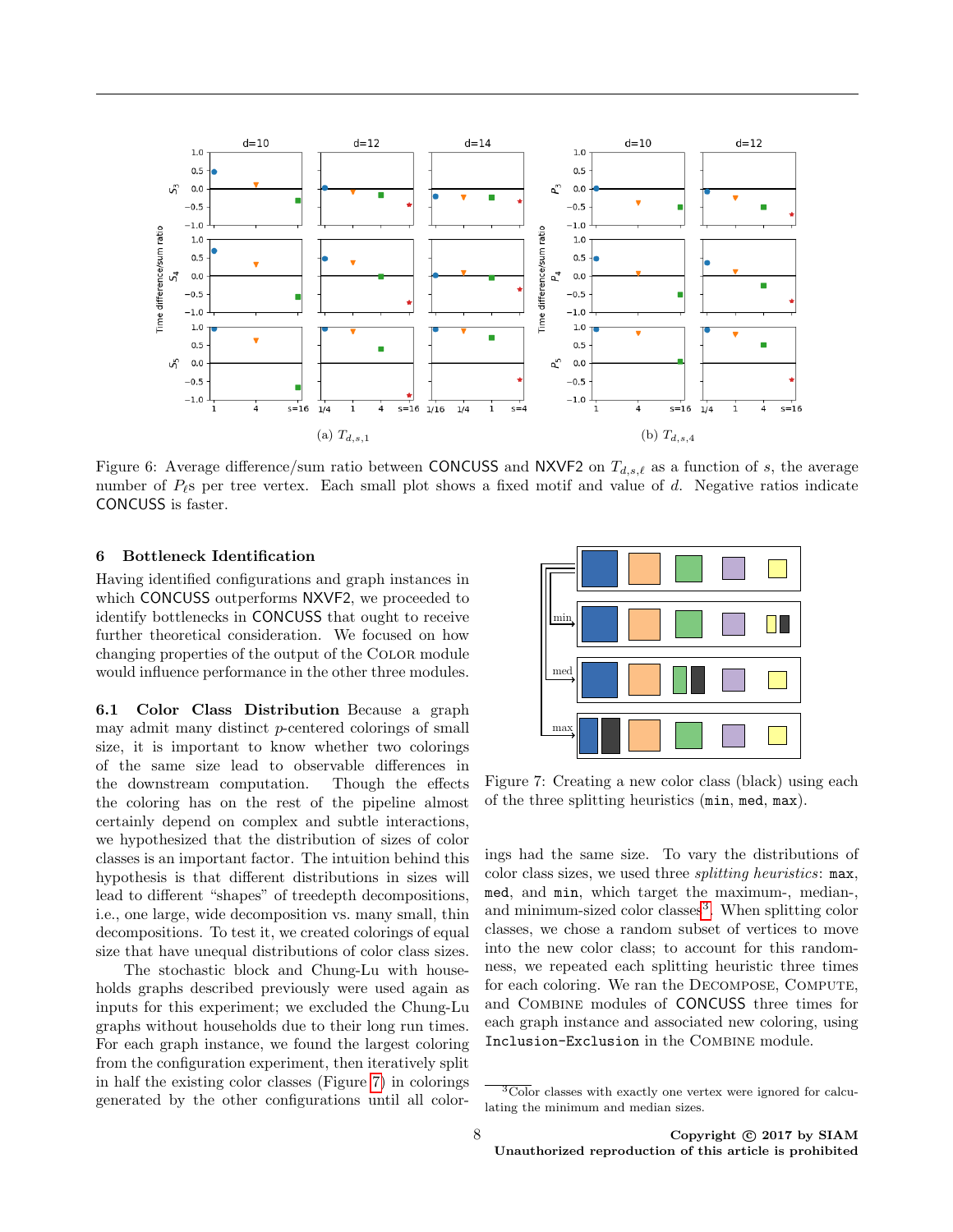We observed (Table [1\)](#page-8-0) that max led to the fastest performance, while med and min had very similar run times. The dynamic programming algorithm counts isomorphisms from the leaves of the treedepth decomposition upwards using two operations: *forgetting*, which moves from children to their parent, and *joining* which combines results from "siblings" (vertices with the same parent). Since siblings often belong to the same color class, ensuring that no color class has too many vertices limits the number of children, which in turn limits the number of joins. In Table [1,](#page-8-0) we report that when using max the average number of joins was 33% lower than when splitting the median or minimum-sized classes. Thus future coloring algorithms should attempt to make the sizes of the color classes more uniform.

<span id="page-8-0"></span>

| Model      | Method | Avg time $(s)$ | Joins                | Forgets              |
|------------|--------|----------------|----------------------|----------------------|
| <b>SB</b>  | max    | 856            | $5.12 \times 10^{5}$ | $2.00 \times 10^{8}$ |
| SB         | med    | $+19\%$        | $+48\%$              | $+13%$               |
| <b>SB</b>  | min    | $+20\%$        | $+49%$               | $+13%$               |
| <b>CLH</b> | max    | 1327           | $7.63 \times 10^{5}$ | $3.01 \times 10^{8}$ |
| <b>CLH</b> | med    | $+21%$         | $+48\%$              | $+4\%$               |
| <b>CLH</b> | min    | $+21%$         | $+50\%$              | $+5\%$               |

Table 1: Average run time and dynamic programming operations used for each color splitting heuristic. The statistics for med and min are reported as percent increases over max.

6.2 Color Set Treedepth The dynamic programming (DP) in the COMPUTE module counts isomorphisms of a subgraph of size  $h$  in an arbitrary treedepth decomposition of depth t. While this algorithm runs in linear time with respect to the size of the graph, it takes  $O(t^h)$  time with respect to t. One potential direction for further theoretical improvements to the bounded expansion pipeline is to find alternatives to p-centered colorings in which subgraphs with at most  $i \leq p$  colors have treedepth that is small but greater than i. Ideally, relaxing treedepth requirement would result in a significant reduction in the size of the coloring without dramatically increasing the time spent in DP in the COMPUTE module. Though we cannot measure the size of a hypothetical coloring, we can evaluate how the time per DP operation increases as we count the same subgraph in larger treedepth decompositions. To do this, we computed a 6-centered coloring, enumerated sets of 3, 4, and 5 colors, and counted the number of isomorphisms of  $P_3$  in each set.

The run time of the DP algorithm is only dependent on the treedepth of the decompositions insofar as it increases the number of labellings<sup>[4](#page-8-1)</sup> of the ancestors of

each vertex. There are  $t^3 + 3t^2 + t$  such labellings for a  $P_3$ , each of which requires a constant number of DP operations, so the amount of time spent counting in one color set should grow proportionally to this function.

<span id="page-8-2"></span>

Figure 8: Observed vs. predicted average execution time per operation in the stochastic block graphs. Results for the graphs from the CL models are similar and are omitted for space. We only include those operations incurred in counting in color sets of exactly t colors.

<span id="page-8-3"></span>

| Model | t. | Time per             | Time per             | Time per             | Avg.  |
|-------|----|----------------------|----------------------|----------------------|-------|
|       |    | leaf                 | join                 | forget               | depth |
| CL    | 3  | $7.5 \times 10^{-7}$ | $7.3 \times 10^{-7}$ | $1.4 \times 10^{-6}$ | 2.0   |
| CL    | 4  | $7.7 \times 10^{-7}$ | $8.1 \times 10^{-7}$ | $1.7 \times 10^{-6}$ | 2.4   |
| CL    | 5  | $7.9 \times 10^{-7}$ | $9.0 \times 10^{-7}$ | $2.0 \times 10^{-6}$ | 2.8   |
| CLH   | 3  | $8.0 \times 10^{-7}$ | $7.4 \times 10^{-7}$ | $1.4 \times 10^{-6}$ | 2.0   |
| CLH   | 4  | $8.0 \times 10^{-7}$ | $8.1 \times 10^{-7}$ | $1.7 \times 10^{-6}$ | 2.4   |
| CLH   | 5  | $8.1 \times 10^{-7}$ | $9.3 \times 10^{-7}$ | $2.1 \times 10^{-6}$ | 2.8   |
| SB    | 3  | $8.1 \times 10^{-7}$ | $7.3 \times 10^{-7}$ | $1.4 \times 10^{-6}$ | 1.9   |
| SB    | 4  | $7.9 \times 10^{-7}$ | $7.9 \times 10^{-7}$ | $1.5 \times 10^{-6}$ | 2.3   |
| SB.   | 5  | $8.0 \times 10^{-7}$ | $8.5 \times 10^{-7}$ | $1.8 \times 10^{-6}$ | 2.7   |

Table 2: Average execution time per operation and average depth of vertices in the treedepth decomposition. Rows for treedepth t only include those operations incurred in counting in color sets of exactly t colors.

To compare our observations to the predicted growth of  $t^3 + 3t^2 + t$ , we assumed that the average time per operation for  $t = 3$  aligned correctly with this theoretical time and extrapolated outwards for  $t \in \{4, 5\}.$ As reported in Figure [8,](#page-8-2) the observed times grow significantly slower than predicted for all operations. The time spent on each operation is dependent on the depth of the vertex in the treedepth decomposition, but the average depth of vertices does not grow at a one-to-one

<span id="page-8-1"></span> $\sqrt[4]{4}$ These are the k-patterns mentioned in Section [3.3;](#page-3-3) see [\[7\]](#page-9-2).